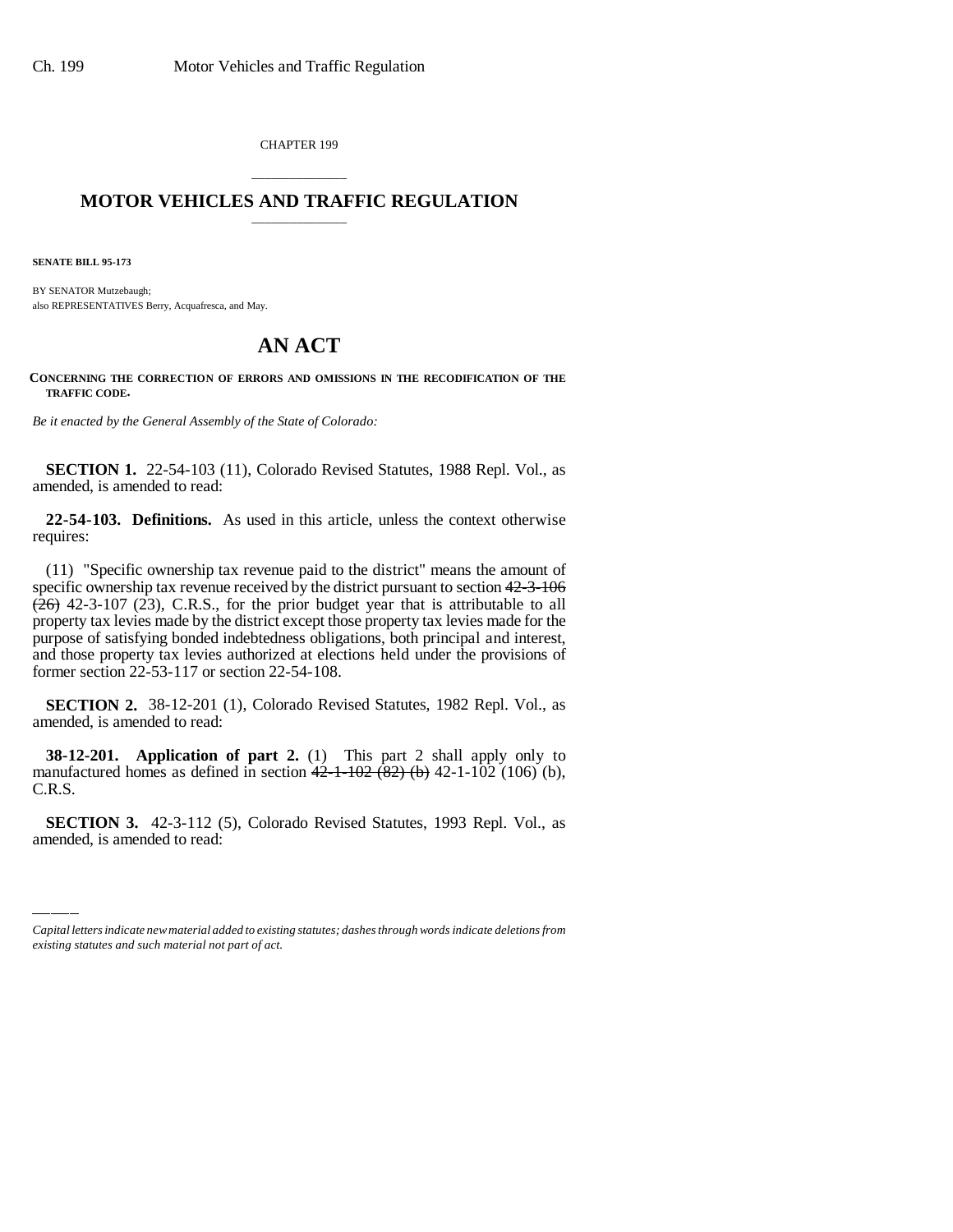**42-3-112. Records of application and registration.** (5) The authorized agent shall have the authority, upon direction by the county, to refund any or all of the moneys collected between January 1, 1991, and April 17, 1991, for the failure to sign the affirmation clause on the registration application pursuant to section 42-3-105 (2) or the failure to sign the affirmation clause on the notice for renewal of registration pursuant to section  $42-3-112(3)$  SUBSECTION (3) OF THIS SECTION over and above the actual costs the county has incurred in reprocessing such registration documents.

**SECTION 4.** 42-3-124 (1) (b), Colorado Revised Statutes, 1993 Repl. Vol., as amended, is amended to read:

**42-3-124. Expiration - temporary, new, and old plates - reflectorized plates.** (1) (b) Upon application of an owner of EITHER a passenger car OR A TRUCK NOT OVER SIXTEEN THOUSAND POUNDS EMPTY WEIGHT showing that such owner is a member of the general assembly of the state of Colorado, the department is authorized to assign to such owner, in lieu of the distinct registration number specified in section 42-3-112 (1) (a), registration plates which THAT shall contain a number together with appropriate words or letters indicating that such owner is a member of the general assembly of the state of Colorado and a separate number series based on senatorial and representative districts which shall be used to further identify such license plates.

**SECTION 5.** 42-3-134 (26) (c) and (27), Colorado Revised Statutes, 1993 Repl. Vol., as amended, are amended to read:

**42-3-134. Registration fees - passenger and passenger-mile taxes.** (26) (c) In addition to the alternative fuels financial incentive subaccount created pursuant to section 25-7-106.9 (1) (e) (II), C.R.S., there shall be established two separate subaccounts within the AIR account, one for the revenues available for appropriation to the department of PUBLIC health AND ENVIRONMENT pursuant to paragraphs (a) and (b) of this subsection (26) and one for the revenues available for appropriation to the department of revenue pursuant to paragraph (b) of this subsection (26) and section 42-4-305. Any moneys remaining unexpended and unencumbered in either subaccount at the end of any fiscal year shall be appropriated by the general assembly for other purposes, subject to any limitations imposed by section 18 of article X of the state constitution.

(27) Effective July 1, 1986, in addition to any other fee imposed by this section, there shall be collected, at the time of registration, a fee of ten dollars on every light and heavy duty diesel-powered motor vehicle in the program area registered pursuant to this article in the state of Colorado; except that, in the program area in Weld county designated in section 42-4-304 (20), said fee shall not be collected until January 1, 1988. Such fee shall be transmitted to the state treasurer, who shall credit the same to the AIR account in the highway users tax fund, and such moneys shall be used, subject to appropriation by the general assembly, to cover the costs of the diesel-powered motor vehicle emissions control activities of the departments of PUBLIC health AND ENVIRONMENT and revenue.

**SECTION 6.** 42-4-227 (3), Colorado Revised Statutes, 1993 Repl. Vol., as amended, is amended to read: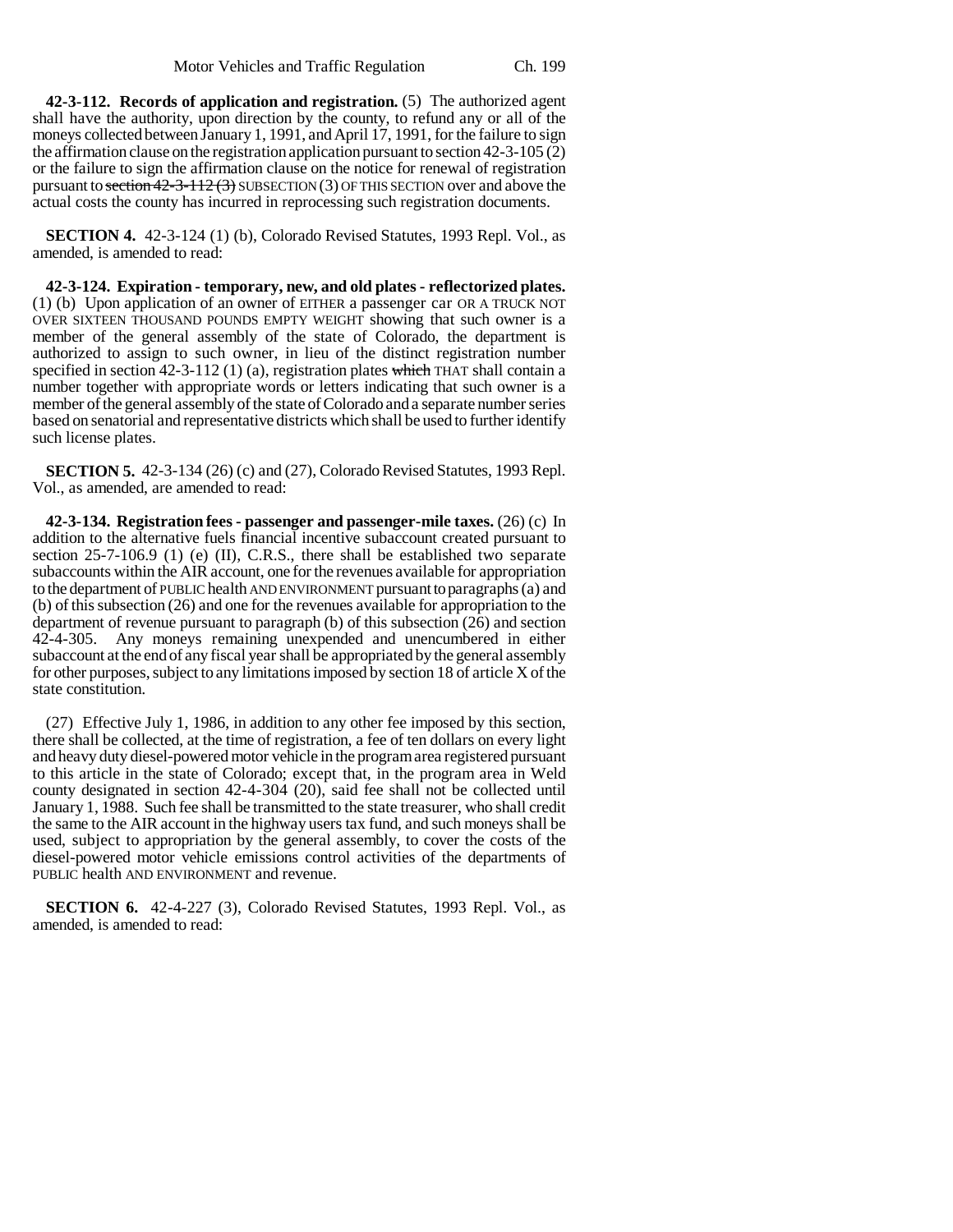**42-4-227. Windows unobstructed - certain materials prohibited - windshield wiper requirements.** (3) (a) Except as provided in paragraph (b) of this subsection (3), on or after January 1, 1989, any person who violates any provision of this section shall be punished by a fine of fifty dollars COMMITS A CLASS B TRAFFIC INFRACTION.

(b)  $\Theta$ n or after April 6, 1988, Any person who installs, covers, or treats a windshield or window so that the windshield or window does not meet the requirements of paragraph (a) of subsection (1) of this section IS GUILTY OF A MISDEMEANOR AND shall be punished by a fine of not less than five hundred dollars nor more than five thousand dollars.

**SECTION 7.** 42-4-237 (4), Colorado Revised Statutes, 1993 Repl. Vol., as amended, is amended to read:

**42-4-237. Safety belt systems - mandatory use - exemptions - penalty.** (4) Any person who operates a motor vehicle while such person or any passenger is in violation of the requirement of subsection (2) of this section commits a class B traffic infraction. Penalties collected pursuant to this subsection (4) shall be transmitted to the appropriate authority pursuant to the provisions of section 42-1-216  $(1)$  (e) 42-1-217 (1) (e) and (2).

**SECTION 8.** 42-4-304 (5) and (9), Colorado Revised Statutes, 1993 Repl. Vol., as amended, are amended to read:

**42-4-304. Definitions relating to automobile inspection and readjustment program - repeal.** As used in sections 42-4-301 to 42-4-316, unless the context otherwise requires:

(5) "Contractor" means any person, partnership, entity, or corporation that is awarded a contract or service agreement by the state of Colorado through a competitive bid process conducted by the division in consultation with the executive director and in accordance with the "Procurement Code", articles 101 to 112 of title 24, C.R.S., and section 42-4-306, to provide inspection services for vehicles required to be inspected pursuant to section 42-4-310 within the enhanced program area, as set forth in paragraph (b) of subsection  $(20)$  SUBSECTION  $(9)$  of this section, and to operate enhanced inspection centers necessary to perform inspections. Any such contractor shall establish new enhanced inspection centers and shall update existing technical centers in the enhanced program area to the same level of inspection technology as enhanced inspection centers.

(9) (a) "Enhanced emissions program" means, effective January 1, 1995, the emissions inspection program established pursuant to the federal requirements set forth in the federal performance standards, 40 C.F.R., part 51, subpart S, in the counties of Adams, Arapahoe, Douglas, and Jefferson and the city and county of Denver, as set forth in paragraphs  $(b)$  and PARAGRAPH (c) of subsection (20) of this section.

(b) Effective July 1, 1995, "enhanced emissions program" shall include Boulder county.

**SECTION 9.** 42-4-306 (11) (b) (II), Colorado Revised Statutes, 1993 Repl. Vol.,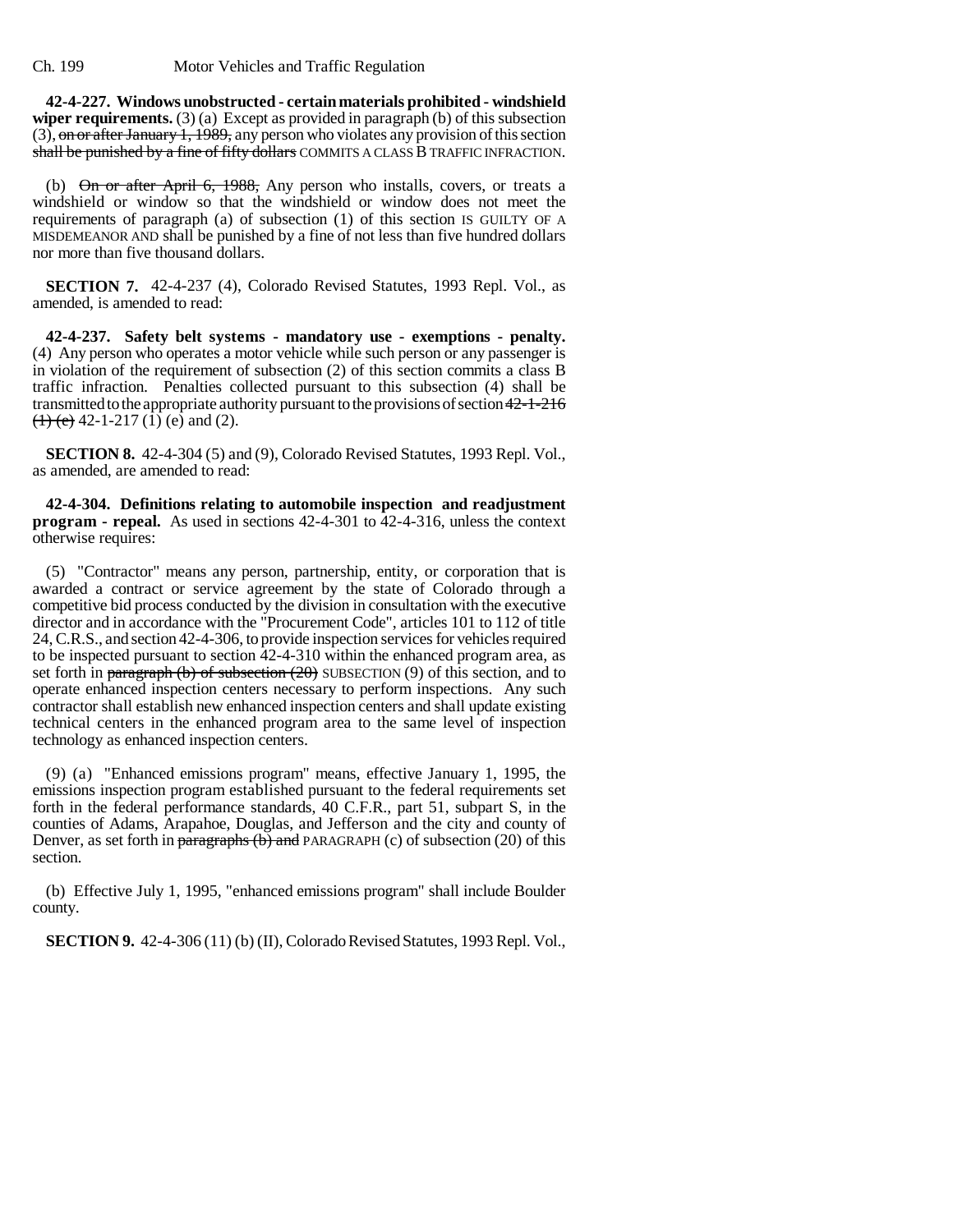as amended, is amended to read:

**42-4-306. Powers and duties of commission - automobile inspection and readjustment program - basic emissions program - enhanced emissions program.** (11) (b) (II) This information shall include an explanation of the program, the owner's responsibilities under the program, the procedures to be followed in performing the inspection, the adjustments and repairs required for vehicles to pass inspection, cost expenditure limits pursuant to section  $42 - 4 - 310$  (1) (c) 42-4-310 (1) (d) for such adjustments or repairs, the availability of diagnostic information to aid repairs, and a listing of registered repair facilities and technicians, and the package may include information on other aspects of the program as the commission determines to be appropriate.

**SECTION 10.** 42-4-310 (1) (d) (VI), (1) (d) (X), and (3) (b), Colorado Revised Statutes, 1993 Repl. Vol., as amended, are amended to read:

**42-4-310. Periodic emissions control inspection required - repeal.** (1) (d) (VI) For the enhanced emissions program, effective January 1, 1995, for businesses which operate nineteen or fewer vehicles and for private motor vehicles only of a model year 1968 and later required to be registered in the enhanced emissions program area, after any adjustments or repairs required pursuant to section 42-4-306, if total expenditures of at least four hundred fifty dollars have been made to bring the vehicle into compliance with applicable emissions standards and the vehicle does not meet such standards, a certification of emissions waiver shall be issued for such vehicle except as prescribed in subparagraph (XII) of this paragraph  $(e)$  PARAGRAPH (d) pertaining to vehicle warranty. The four-hundred-fifty-dollar minimum expenditure shall be adjusted annually by the percentage, if any, by which the consumer price index for all urban consumers (CPIU) for the Denver-Boulder metropolitan statistical area for the preceding year differs from such index for 1989.

 $(X)$  Subject to the provisions of subparagraph  $(V)$  of this paragraph  $(e)$ PARAGRAPH (d), a certificate of emissions control shall not be issued for vehicles in the program area exhibiting smoke or indications of tampering with or poor maintenance of emissions control systems including on-board diagnostic systems.

(3) (b) Effective July 1, 1993, notwithstanding the provisions of section 42-4-304 (20), a local government with jurisdiction over an area excluded from the program area pursuant to section 42-4-304 (20) may request inclusion in the program area, and the exclusion under section  $42-4-304(18)$  42-4-304 (20) shall not apply to vehicles registered within such area.

**SECTION 11.** 42-4-406 (1) (a), Colorado Revised Statutes, 1993 Repl. Vol., as amended, is amended to read:

**42-4-406. Requirement of certification of emissions control for registration - testing for diesel smoke opacity compliance.** (1) (a) On or after January 1, 1990, no diesel vehicle in the program area which is registered or required to be registered pursuant to article 3 of THIS title 42, C.R.S., or is principally operated from a terminal, maintenance facility, branch, or division located within the program area shall be sold, registered for the first time, or reregistered unless such vehicle has been issued a certification of emissions control within the past twelve months.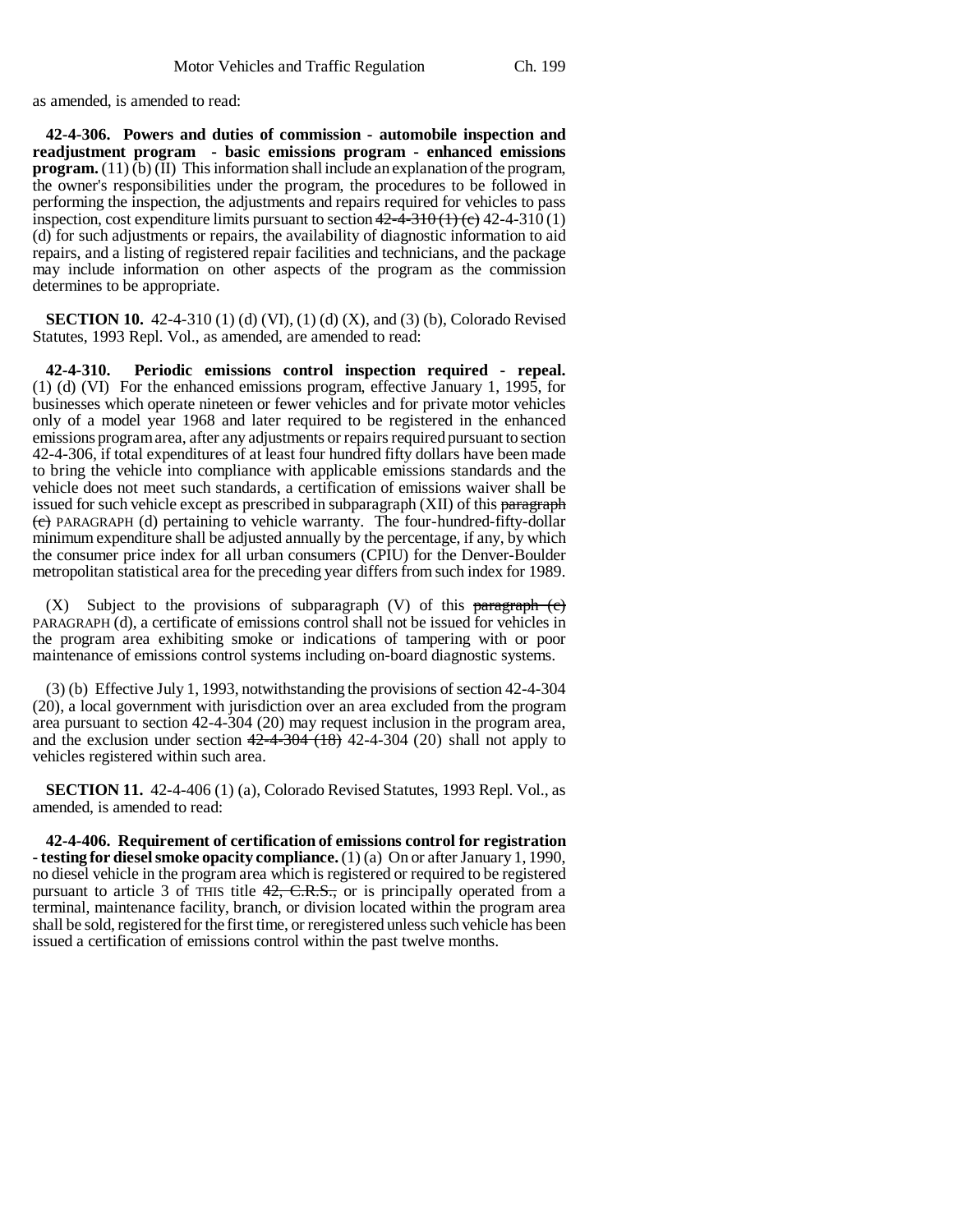Ch. 199 Motor Vehicles and Traffic Regulation

**SECTION 12.** 42-4-412 (1) (a), Colorado Revised Statutes, 1993 Repl. Vol., as amended, is amended to read:

**42-4-412. Air pollution violations.** (1) (a) A person commits a class 2 petty offense, as specified in section 18-1-107, C.R.S., if the person causes or permits the emission into the atmosphere from:

(I) Any motor vehicle, including a motorcycle, powered by gasoline or any fuel except diesel of any visible air pollutant as defined in section  $25-7-103$  (1) 25-7-103 (1.5), C.R.S.;

(II) Any diesel-powered motor vehicle, of any visible air pollutant, as defined in section  $25-7-103$  ( $1/1$ ) 25-7-103 (1.5), C.R.S., which creates an unreasonable nuisance or danger to the public health, safety, or welfare.

**SECTION 13.** 42-4-511.2 (2) (c) (I), Colorado Revised Statutes, 1993 Repl. Vol., as amended, is amended to read:

**42-4-511.2. Authority for cooperative agreements with regional states on excess size or weight vehicles - regulations.** (2) **Authority.** (c) For the purposes of a regional permit agreement, the department of transportation is authorized to:

(I) Delegate to other states its authority under section  $42-4-409(1)$  42-4-510 (1) to issue permits for nondivisible oversize or overweight vehicles to operate on Colorado state highways; except that any such issuance by another state shall conform, at a minimum, to the applicable Colorado permit standards and legal requirements as described in this part 4 PART 5 and to the regulations implementing this part 4 PART 5. The department of transportation may also impose additional standards concerning such regional permits as it deems appropriate.

**SECTION 14.** 42-4-706 (1) (b), Colorado Revised Statutes, 1993 Repl. Vol., as amended, is amended to read:

**42-4-706. Obedience to railroad signal.** (1) Any driver of a motor vehicle approaching a railroad crossing sign shall slow down to a speed that is reasonable and safe for the existing conditions. If required to stop for a traffic control device, flagperson, or safety before crossing the railroad grade crossing, the driver shall stop at the marked stop line, if any. If no such stop line exists, the driver shall:

(b) In the event the driver would not have a reasonable view of approaching trains when stopped pursuant to paragraph (a) of this subsection  $(1)$ , the driver shall stop before proceeding across the railroad grade crossing at the point nearest such crossing where the driver has a reasonable view of approaching trains and shall not proceed until the railroad grade can be crossed safely.

**SECTION 15.** 42-4-707 (1), Colorado Revised Statutes, 1993 Repl. Vol., as amended, is amended to read:

**42-4-707. Certain vehicles must stop at railroad grade crossings.** (1) Except as otherwise provided in this section, the driver of any motor vehicle carrying more than six passengers for hire, or of any school bus carrying any schoolchild, or of any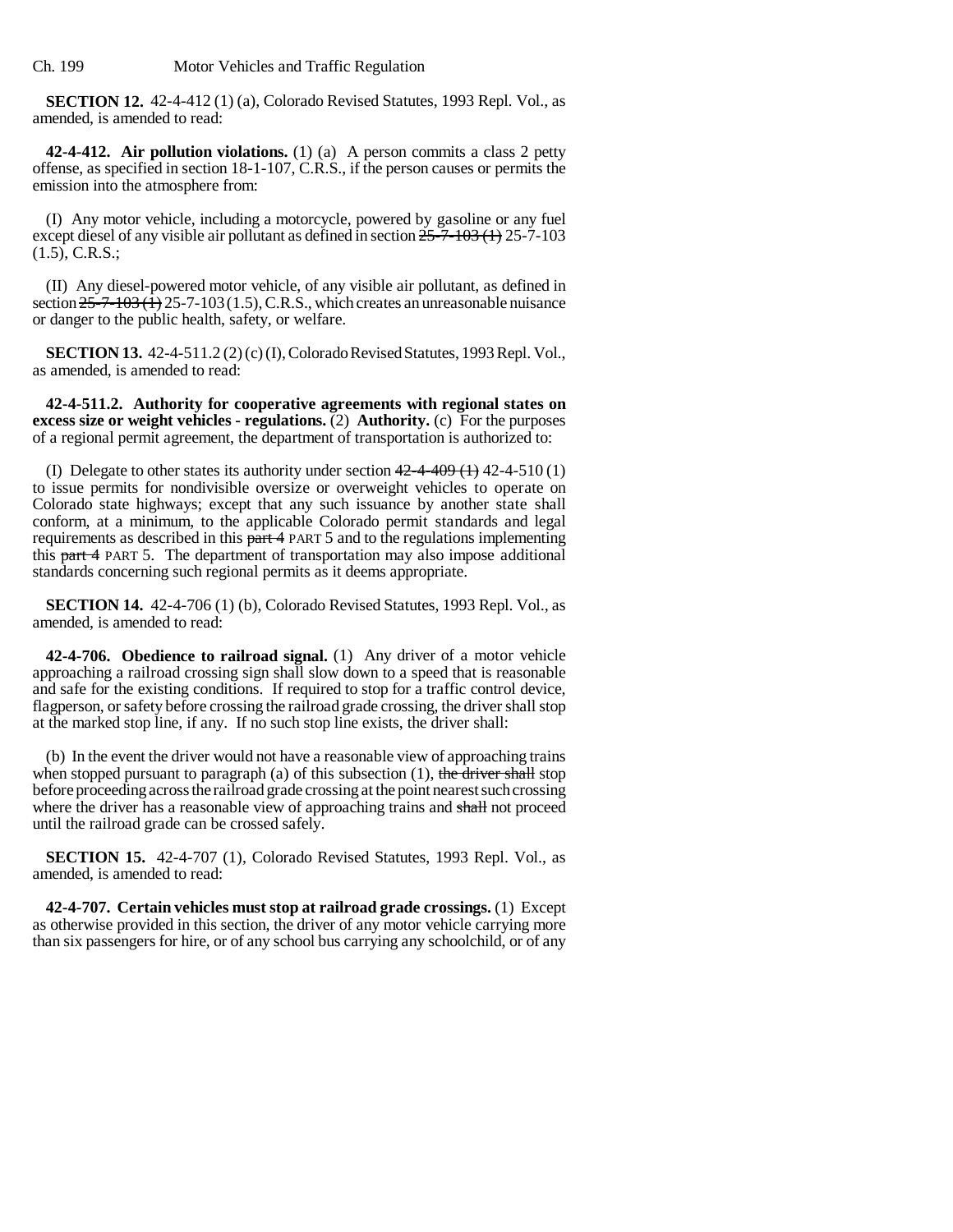vehicle carrying hazardous materials which is required to be placarded in accordance with regulations issued pursuant to subsection  $(5)$  of this section SECTION 42-20-108, before crossing at grade any tracks of a railroad, shall stop such vehicle within fifty feet but not less than fifteen feet from the nearest rail of such railroad and while so stopped shall listen and look in both directions along such track for any approaching train and for signals indicating the approach of a train and shall not proceed until the driver can do so safely. After stopping as required in this section and upon proceeding when it is safe to do so, the driver of any said vehicle shall cross only in such gear of the vehicle that there will be no necessity for changing gears while traversing such crossing, and the driver shall not manually shift gears while crossing the tracks.

**SECTION 16.** 42-4-1102 (3), Colorado Revised Statutes, 1993 Repl. Vol., as amended, is amended to read:

**42-4-1102. Altering of speed limits.** (3) Local municipal authorities within their respective jurisdictions shall determine upon the basis of a traffic investigation or survey the proper speed for all arterial streets and shall declare a reasonable and safe speed limit thereon which may be greater or less than the speed specified under section  $42-4-1101 (2) (a) or (2) (b) 42-4-1101 (2) (b) or (2) (c).$  Such speed limit shall not exceed fifty-five miles per hour and shall become effective when appropriate signs are erected giving notice thereof. For purposes of this subsection (3), an "arterial street" means any United States or state-numbered route, controlled-access highway, or other major radial or circumferential street or highway designated by local authorities within their respective jurisdictions as part of a major arterial system of streets or highways.

**SECTION 17.** 42-4-1301 (9) (a) and (9) (b), Colorado Revised Statutes, 1993 Repl. Vol., as amended, are amended to read:

**42-4-1301. Driving under the influence - driving while impaired - driving with excessive alcoholic content - tests - penalties - useful public service program - alcohol and drug driving safety program.** (9) (a) (I) Every person who is convicted of a violation of paragraph (a) or (c) of subsection (1) or subsection (2) of this section shall be punished by imprisonment in the county jail for not less than five days nor more than one year, and, in addition, the court may impose a fine of not less than three hundred dollars nor more than one thousand dollars. Except as provided in subparagraph (II) of  $\frac{1}{2}$  paragraph (c) PARAGRAPH (f) of this subsection (9), the minimum period of imprisonment provided for such violation shall be mandatory. In addition to any other penalty which is imposed, every person who is convicted of a violation to which this subparagraph (I) applies shall perform not less than forty-eight hours nor more than ninety-six hours of useful public service. The performance of the minimum period of service shall be mandatory, and the court shall have no discretion to suspend the mandatory minimum period of performance of such service.

(II) Upon a conviction of a violation of paragraph (a) or (c) of subsection (1) or subsection (2) of this section, which violation occurred within five years of the date of a previous violation, for which there has been a conviction, of paragraph (a) or  $(c)$ of subsection (1) or subsection (2) of this section, or of section  $18-3-106$  (1) (b) (I) or 18-3-205 (1) (b) (I), C.R.S., the offender shall be punished by imprisonment in the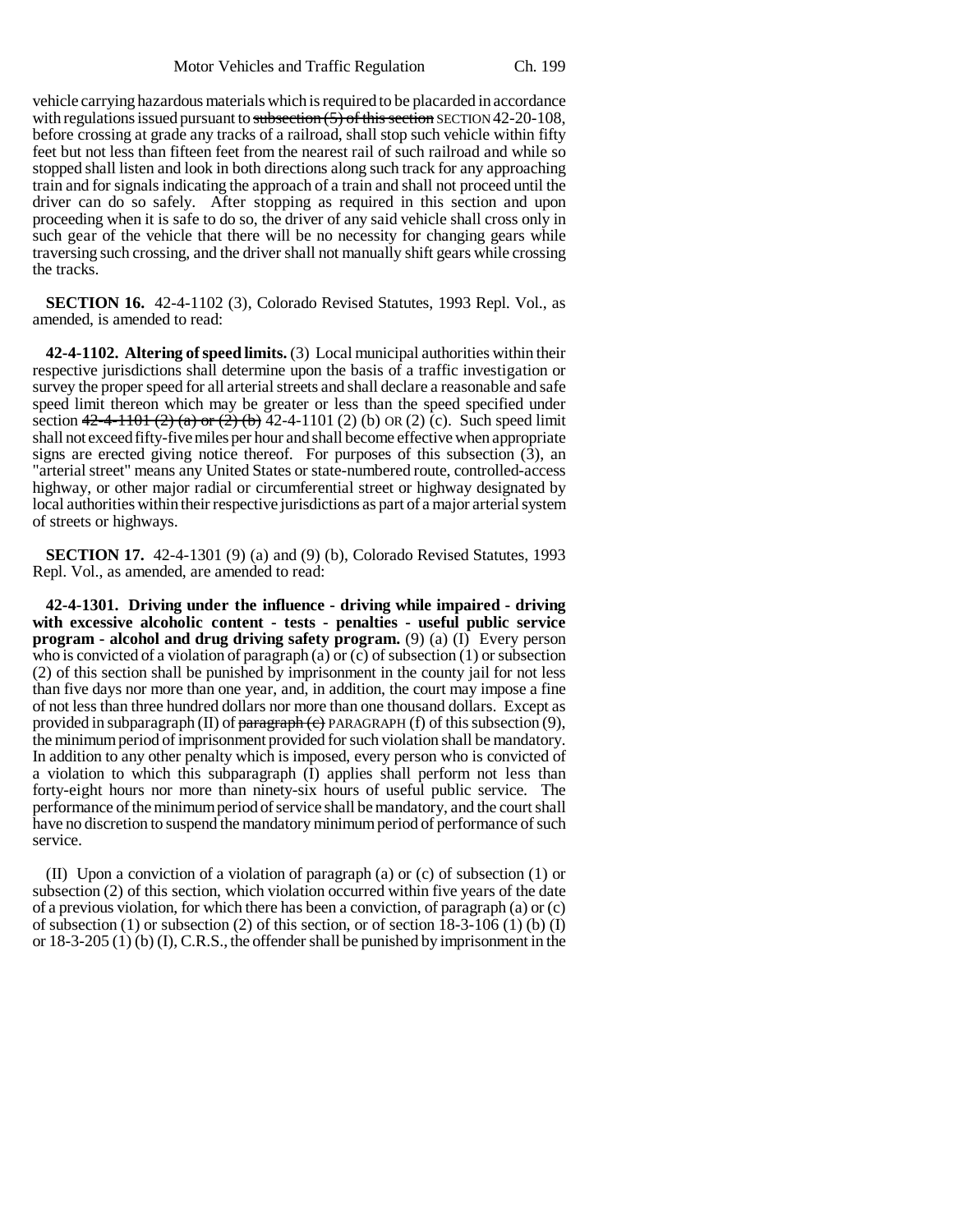county jail for not less than ninety days nor more than one year, and, in addition, the court may impose a fine of not less than five hundred dollars nor more than one thousand five hundred dollars. The minimum period of imprisonment as provided for such violation shall be mandatory, but the court may suspend up to eighty-three days of the period of imprisonment if the offender complies with the provisions of subparagraph (I) of  $\frac{1}{2}$  paragraph (c) PARAGRAPH (f) of this subsection (9). In addition to any other penalty which is imposed, every person who is convicted of a violation to which this subparagraph (II) applies shall perform not less than sixty hours nor more than one hundred twenty hours of useful public service. The performance of the minimum period of service shall be mandatory, and the court shall have no discretion to suspend the mandatory minimum period of performance of such service.

(III) Upon conviction of a violation of paragraph (a) or (c) of subsection (1) or subsection (2) of this section, which violation occurred within five years of the date of a previous violation, for which there has been a conviction, of paragraph (b)  $\sigma$  (d) of subsection (1) of this section, the offender shall be punished by imprisonment in the county jail for not less than seventy days nor more than one year, and, in addition, the court may impose a fine of not less than four hundred fifty dollars nor more than one thousand five hundred dollars. The minimum period of imprisonment as provided for such violation shall be mandatory, but the court may suspend up to sixty-three days of the period of imprisonment if the offender complies with the provisions of subparagraph (I) of paragraph (c) PARAGRAPH (f) of this subsection (9). In addition to any other penalty which is imposed, every person who is convicted of a violation to which this subparagraph (III) applies shall perform not less than fifty-six hours nor more than one hundred twelve hours of useful public service. The performance of the minimum period of service shall be mandatory, and the court shall have no discretion to suspend the mandatory minimum period of performance of such service.

(b) (I) Every person who is convicted of a violation of paragraph (b)  $\sigma$ r (d) of subsection (1) of this section shall be punished by imprisonment in the county jail for not less than two days nor more than one hundred eighty days, and, in addition, the court may impose a fine of not less than one hundred dollars nor more than five hundred dollars. Except as provided in subparagraph (II) of paragraph (c) PARAGRAPH (f) of this subsection (9), the minimum period of imprisonment provided for such violation shall be mandatory. In addition to any other penalty which is imposed, every person who is convicted of a violation to which this subparagraph (I) applies shall perform not less than twenty-four hours nor more than forty-eight hours of useful public service. The performance of the minimum period of service shall be mandatory, and the court shall have no discretion to suspend the mandatory minimum period of performance of such service.

(II) Upon a conviction of a second or subsequent violation of paragraph (b)  $\sigma$  (d) of subsection (1) of this section, which violation occurred within five years of the date of a previous violation, for which there has been a conviction, of paragraph (b)  $\sigma$  (d) of subsection (1) of this section, the offender shall be punished by imprisonment in the county jail for not less than forty-five days nor more than one year, and, in addition, the court may impose a fine of not less than three hundred dollars nor more than one thousand dollars. The minimum period of imprisonment as provided for such violation shall be mandatory, but the court may suspend up to forty days of the period of imprisonment if the offender complies with the provisions of subparagraph (I) of  $\frac{\text{parameter of}}{\text{target}}$  PARAGRAPH (f) of this subsection (9). In addition to any other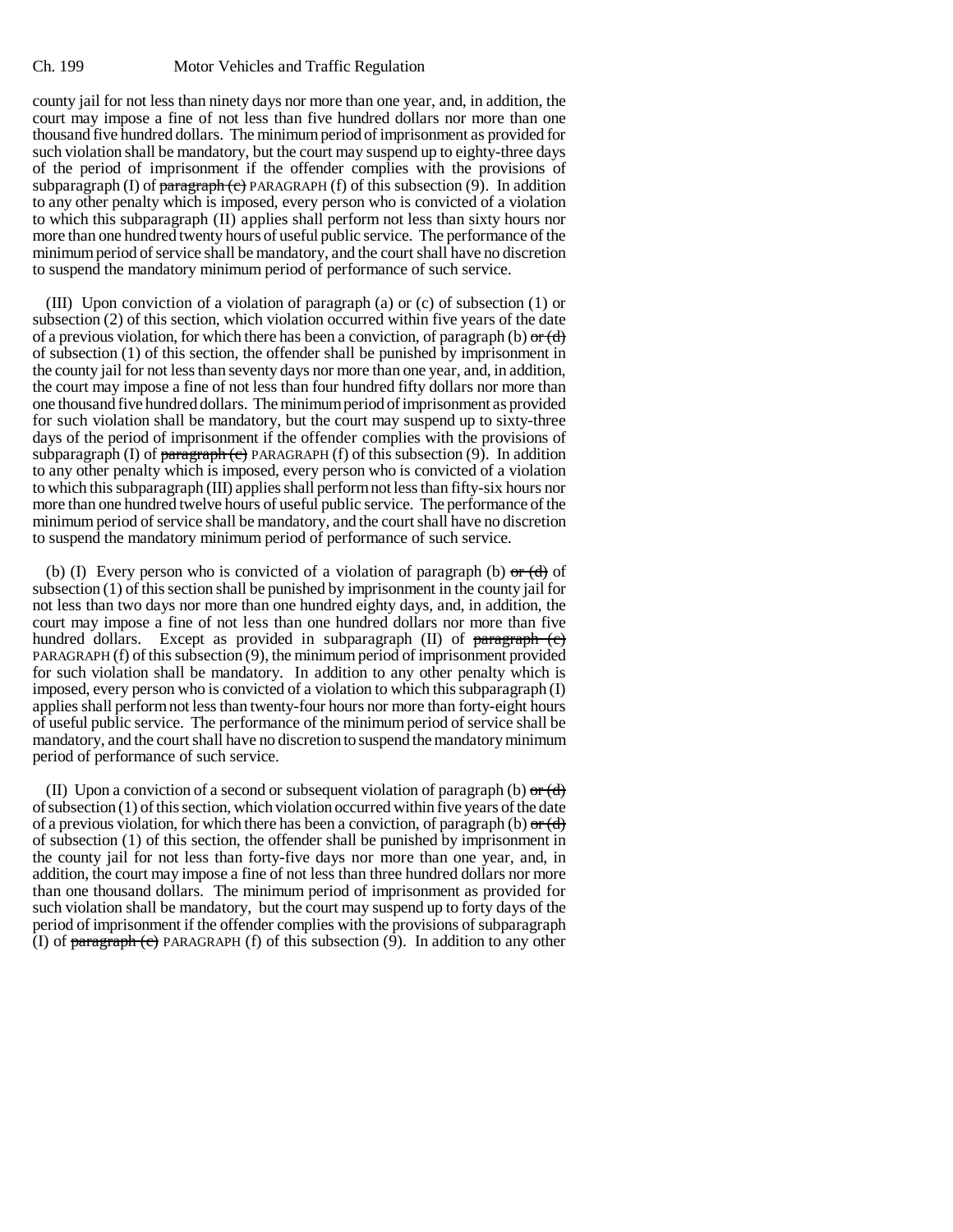penalty which is imposed, every person who is convicted of a violation to which this subparagraph (II) applies shall perform not less than forty-eight hours nor more than ninety-six hours of useful public service. The performance of the minimum period of service shall be mandatory, and the court shall have no discretion to suspend the mandatory minimum period of performance of such service.

(III) Upon conviction of a violation of paragraph (b)  $\sigma$  (d) of subsection (1) of this section, which violation occurred within five years of the date of a previous violation, for which there has been a conviction, of paragraph (a) or (c) of subsection (1) or subsection (2) of this section, or of section  $18-3-106$  (1) (b) (I) or  $18-3-205$  (1) (b) (I), C.R.S., the offender shall be punished by imprisonment in the county jail for not less than sixty days nor more than one year, and, in addition, the court may impose a fine of not less than four hundred dollars nor more than one thousand two hundred dollars. The minimum period of imprisonment as provided for such violation shall be mandatory, but the court may suspend up to fifty-four days of the period of imprisonment if the offender complies with the provisions of subparagraph (I) of  $\frac{\text{param}(\mathbf{c})}{\text{param}(\mathbf{c})}$  PARAGRAPH (f) of this subsection (9). In addition to any other penalty which is imposed, every person who is convicted of a violation to which this subparagraph (III) applies shall perform not less than fifty-two hours nor more than one hundred four hours of useful public service. The performance of the minimum period of service shall be mandatory, and the court shall have no discretion to suspend the mandatory minimum period of performance of such service.

**SECTION 18.** 42-4-1701 (1), (4) (a) (I) (A), (4) (a) (I) (D), and (4) (a) (I) (M), Colorado Revised Statutes, 1993 Repl. Vol., as amended, are amended to read:

**42-4-1701. Traffic offenses and infractions classified - penalties - penalty and surcharge schedule.** (1) It is a traffic infraction for any person to violate any of the provisions of articles 1 to 3 of this title and parts 1 to 3 and 5 to 19 of THIS article 4 of this title unless such violation is, by articles 1 to 3 of this title and parts 1 to 3 and 5 to 19 of THIS article 4 of this title or by any other law of this state, declared to be a felony, misdemeanor, petty offense, or misdemeanor traffic offense. Such a traffic infraction shall constitute a civil matter.

(4) (a) (I) Except as provided in paragraph (c) of subsection (5) of this section, every person who is convicted of, who admits liability for, or against whom a judgment is entered for a violation of any provision of this title to which the provisions of paragraph (a) or (b) of subsection (5) of this section apply shall be fined or penalized, and have a surcharge levied thereon pursuant to section 24-4.2-104 (1) (b) (I), C.R.S., in accordance with the penalty and surcharge schedule set forth in sub-subparagraphs  $(A)$  to  $(P)$  of this subparagraph  $(I)$ ; or, if no penalty or surcharge is specified in the schedule, the penalty for class A and class B traffic infractions shall be fifteen dollars, and the surcharge shall be two dollars. These penalties and surcharges shall apply whether the defendant acknowledges the defendant's guilt or liability in accordance with the procedure set forth by paragraph (a) of subsection (5) of this section or is found guilty by a court of competent jurisdiction or has judgment entered against the defendant by a county court magistrate. Penalties and surcharges for violating specific sections shall be as follows:

| <b>Section Violated</b> | <b>Penalty</b> | <b>Surcharge</b> |
|-------------------------|----------------|------------------|
|                         |                |                  |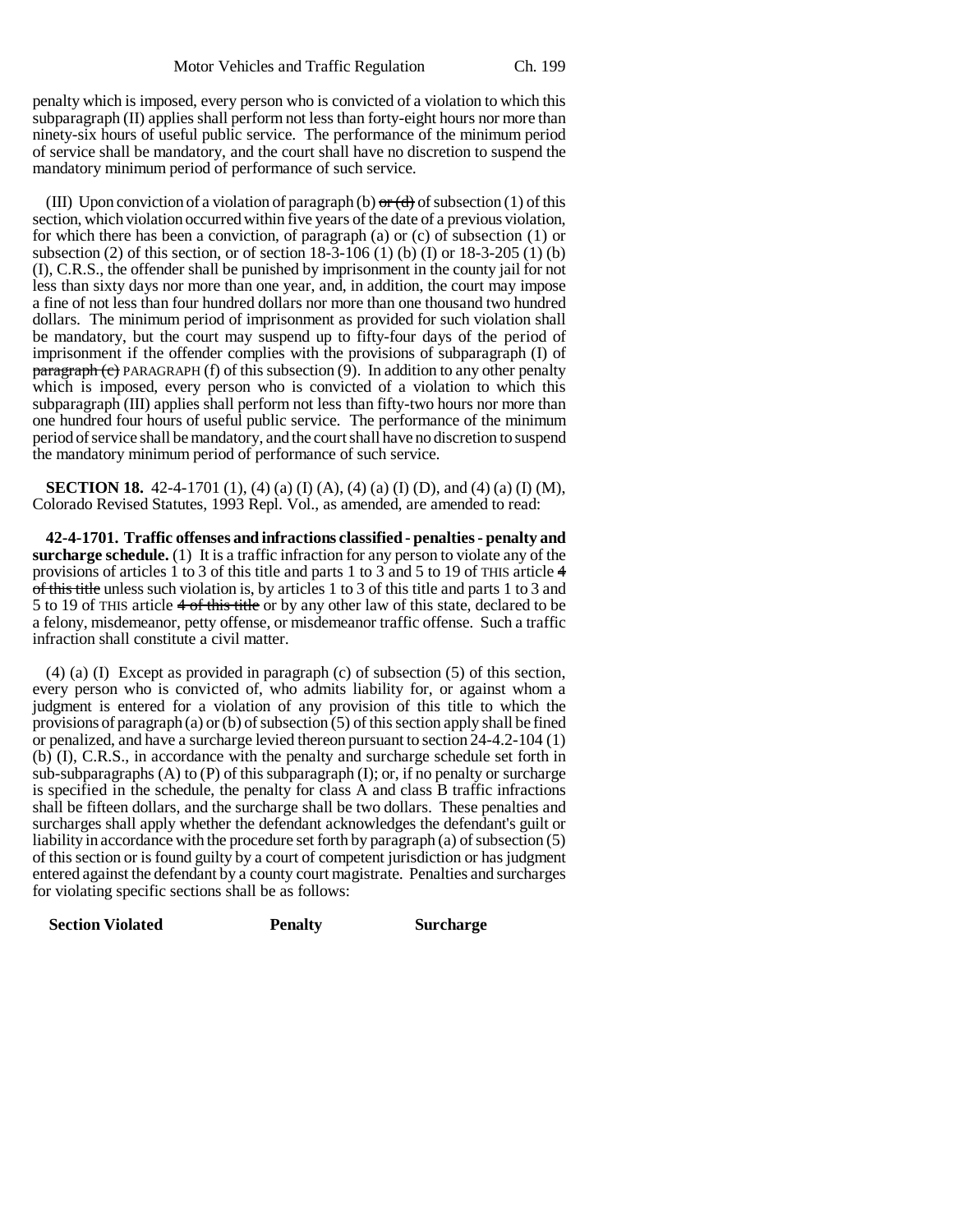## (A) **Drivers' license violations:**

| 42-2-101 (1) or (4)          | \$35.00 | \$4.00 |
|------------------------------|---------|--------|
| 42-2-101 (2), (3), or $(5)$  | 15.00   | 2.00   |
| $42 - 2 - 103$               | 15.00   | 2.00   |
| $42 - 2 - 105$               | 35.00   | 4.00   |
| $42 - 2 - 106$               | 35.00   | 4.00   |
| $42 - 2 - 116$               | 15.00   | 2.00   |
| $42 - 2 - 119$               | 15.00   | 2.00   |
| 42-2-133 42-2-134            | 35.00   | 4.00   |
| <del>42-2-135</del> 42-2-136 | 35.00   | 4.00   |
| 42-2-138 42-2-139            | 35.00   | 4.00   |
| 42-2-139 42-2-140            | 35.00   | 4.00   |
| 42-2-141                     | 35.00   | 4.00   |

# (D) **Equipment violations:**

| 42-4-201                 | \$35.00 | \$4.00 |
|--------------------------|---------|--------|
| 42-4-202                 | 35.00   | 4.00   |
| 42-4-204                 | 15.00   | 2.00   |
| 42-4-205                 | 15.00   | 2.00   |
| 42-4-206                 | 15.00   | 2.00   |
| 42-4-207                 | 15.00   | 2.00   |
| 42-4-208                 | 15.00   | 2.00   |
| 42-4-209                 | 15.00   | 2.00   |
| 42-4-210                 | 15.00   | 2.00   |
| 42-4-211                 | 15.00   | 2.00   |
| 42-4-212                 | 15.00   | 2.00   |
| 42-4-213                 | 15.00   | 2.00   |
| 42-4-214                 | 15.00   | 2.00   |
| 42-4-215                 | 15.00   | 2.00   |
| 42-4-216                 | 15.00   | 2.00   |
| 42-4-217                 | 15.00   | 2.00   |
| 42-4-218                 | 15.00   | 2.00   |
| 42-4-219                 | 15.00   | 2.00   |
| 42-4-220                 | 15.00   | 2.00   |
| 42-4-221                 | 15.00   | 2.00   |
| 42-4-222 $(1)$ or $(2)$  | 15.00   | 2.00   |
| 42-4-223                 | 15.00   | 2.00   |
| 42-4-224                 | 15.00   | 2.00   |
| 42-4-225                 | 15.00   | 2.00   |
| 42-4-226                 | 15.00   | 2.00   |
| $42 - 4 - 227(1)$        | 50.00   | 6.00   |
| $42 - 4 - 227(2)$        | 15.00   | 2.00   |
| $42-4-228(1), (2), (3),$ |         |        |
| $(5)$ , or $(6)$         | 15.00   | 2.00   |
| 42-4-229                 | 15.00   | 2.00   |
| 42-4-230                 | 15.00   | 2.00   |
| 42-4-231                 | 15.00   | 2.00   |
| 42-4-232                 | 15.00   | 2.00   |
| 42-4-233                 | 75.00   | 9.00   |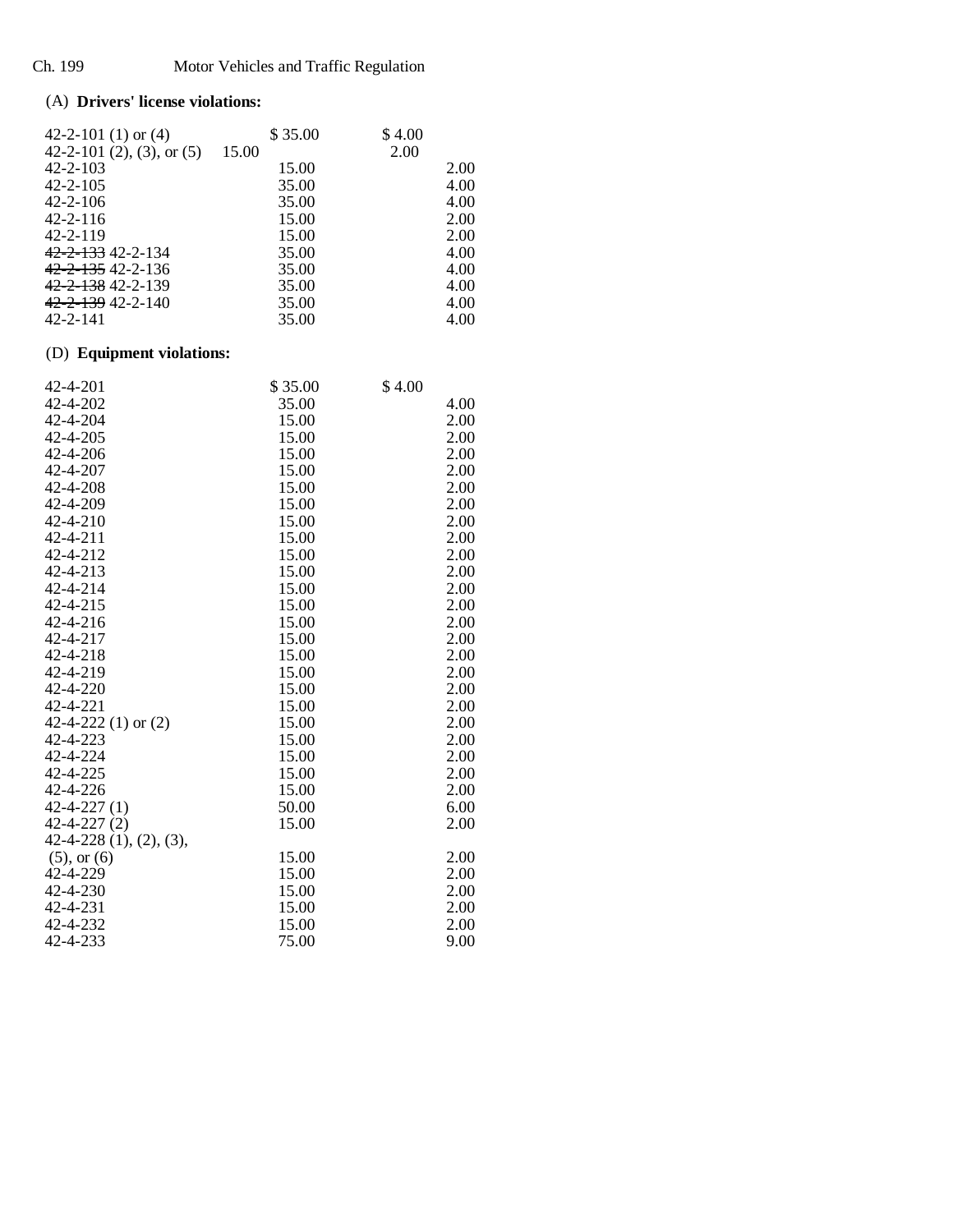Motor Vehicles and Traffic Regulation Ch. 199

| 2.00<br>6.00 |
|--------------|
|              |
|              |
| 6.00         |
| 2.00         |
| 2.00         |
| 2.00         |
| 4.00         |
|              |
|              |
|              |

| $TL-T-1LVI$                  | 91.9.00 | $\cup$ 4.00 |
|------------------------------|---------|-------------|
| 42-4-1202                    | 15.00   | 2.00        |
| 42-4-1204                    | 15.00   | 2.00        |
| 42-4-1205                    | 15.00   | 2.00        |
| 42-4-1206                    | 15.00   | 2.00        |
| 42-4-1207                    | 15.00   | 2.00        |
| 42-4-1208 $(4)$ or $(5)$ (6) |         |             |
| OR(7)                        | 50.00   | 6.00        |
|                              |         |             |

**SECTION 19.** 42-4-1901 (1) (b), Colorado Revised Statutes, 1993 Repl. Vol., as amended, is amended to read:

**42-4-1901. School buses - equipped with supplementary brake retarders.** (1) (b) For purposes of this section, mountainous terrain shall include, but shall not be limited to, any road or street which the state department of highways DEPARTMENT OF TRANSPORTATION has designated as being located on mountainous terrain.

**SECTION 20.** 42-4-1903 (1) (a), (2) (b) (II), and (5), Colorado Revised Statutes, 1993 Repl. Vol., as amended, are amended to read:

**42-4-1903. School buses - stops - signs - passing.** (1) (a) The driver of a vehicle upon any highway, road, or street, upon meeting or overtaking from either direction any school bus which has stopped, shall stop the vehicle before reaching such school bus if there are in operation on said school bus visual signal lights as specified in subsection (2) of this section, and said driver shall not proceed until the visual signal lights are no longer being actuated; but, in the case of small passenger-type vehicles operated as school buses having a seating capacity of not more than nine FIFTEEN, no such visual signal lights need be displayed or actuated.

(2) (b) (II) A school bus shall be exempt from the provisions of subparagraph (I) of this paragraph (b) when stopped for the purpose of discharging or loading passengers who require the assistance of a lift device only when no passenger is required to cross the roadway. Such buses shall stop as far to the right of OFF the roadway as possible to reduce obstruction to traffic.

(5) Every school bus shall stop as far to the right off the highway, road, or street ROADWAY as possible before discharging or loading passengers and, when possible, shall not stop where the visibility is obscured for a distance of two hundred feet either way from the bus. The driver of a school bus which has stopped shall allow time for any vehicles which have stopped behind the school bus to pass the school bus, if such passing is legally permissible where the school bus is stopped, after the school bus's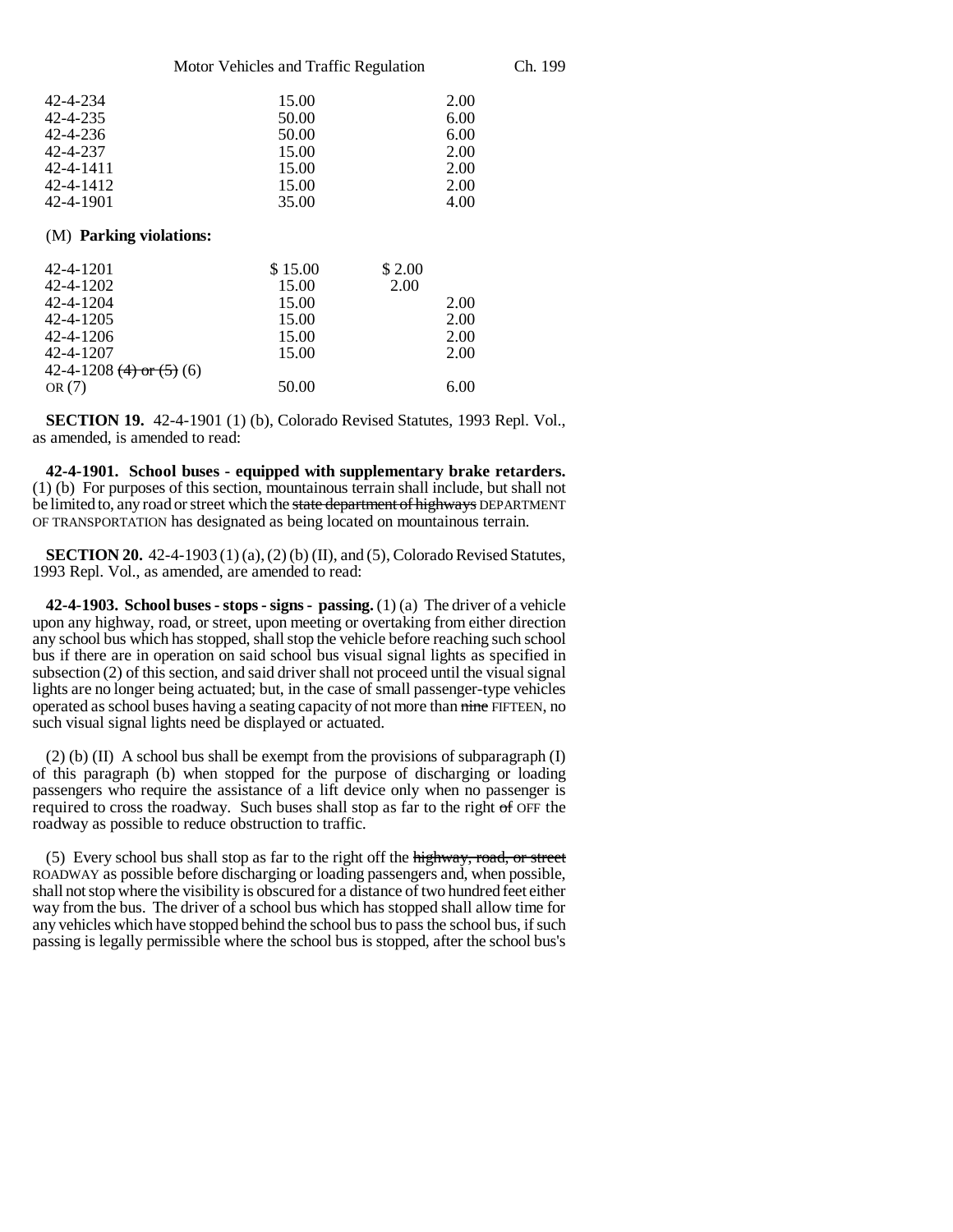Ch. 199 Motor Vehicles and Traffic Regulation

visual signal lights, if any, are no longer being displayed or actuated and after all children who have embarked or disembarked from the bus are safe from traffic.

**SECTION 21.** 42-5-206 (1), Colorado Revised Statutes, 1993 Repl. Vol., as amended, is amended to read:

**42-5-206. Certification of inspectors.** (1) Except as otherwise provided in subsection (2) of this section, no peace officer shall be an inspector of vehicle identification numbers unless the peace officer has been certified by the peace officers standards and training board pursuant to section  $24-31-303$  (1) (d) 24-31-303 (1) (e), C.R.S. In order to be certified, the peace officer must satisfactorily complete a vehicle identification number inspection training course approved by said board and pay a certification fee to the board not to exceed twenty-five dollars. The cost of the training course shall include all necessary and actual expenses but shall not exceed fifty dollars per peace officer.

**SECTION 22.** 42-7-301 (3) (d), Colorado Revised Statutes, 1993 Repl. Vol., as amended, is amended to read:

**42-7-301. Security and proof of financial responsibility for the future required under certain circumstances.** (3) The notice specified in paragraph (b) of subsection (2) of this section shall state that:

(d) The date on which such person's license or nonresident's operating privilege would otherwise be suspended shall be postponed during the pendency of such hearing if the request for a hearing is made within twenty days after the mailing of said notice, and if the person files security and proof of financial

responsibility for the future as provided in  $\frac{\partial P}{\partial x}$  = PARAGRAPHS (a) AND (b) of subsection (1) of this section.

**SECTION 23.** 42-7-510 (1), Colorado Revised Statutes, 1993 Repl. Vol., as amended, is amended to read:

**42-7-510. Insurance or bond required.** (1) Every owner of a truck which is subject to the registration fee imposed pursuant to section  $42-3-134$  (13) (b)  $\left(\frac{13}{2}\right)\left(\frac{1}{2}\right)$ or (15) and which is not subject to regulation by the public utilities commission under article 10, 11, or 13 of title 40, C.R.S., and every owner of a motor vehicle used for transporting sand, gravel, rock, dirt, stone, insulrock, road surfacing materials used in the construction of roads and highways except such road surfacing materials as are transported in tank vehicles, houses or other buildings excluding manufactured housing as defined in section 40-10-104 (3), C.R.S., timber, rough lumber, logs, or wooden poles before operating or permitting the operation of such vehicle upon any public highway in this state shall have in each such vehicle a motor vehicle liability insurance policy or a certificate evidencing such policy issued by an insurance carrier or insurer authorized to do business in the state of Colorado, or a copy of a valid certificate of self-insurance issued pursuant to section 10-4-716, C.R.S., or a surety bond issued by a company authorized to do a surety business in the state of Colorado in the sum of fifty thousand dollars for damages to property of others; the sum of one hundred thousand dollars for damages for or on account of bodily injury or death of one person as a result of any one accident; and, subject to such limit as to one person,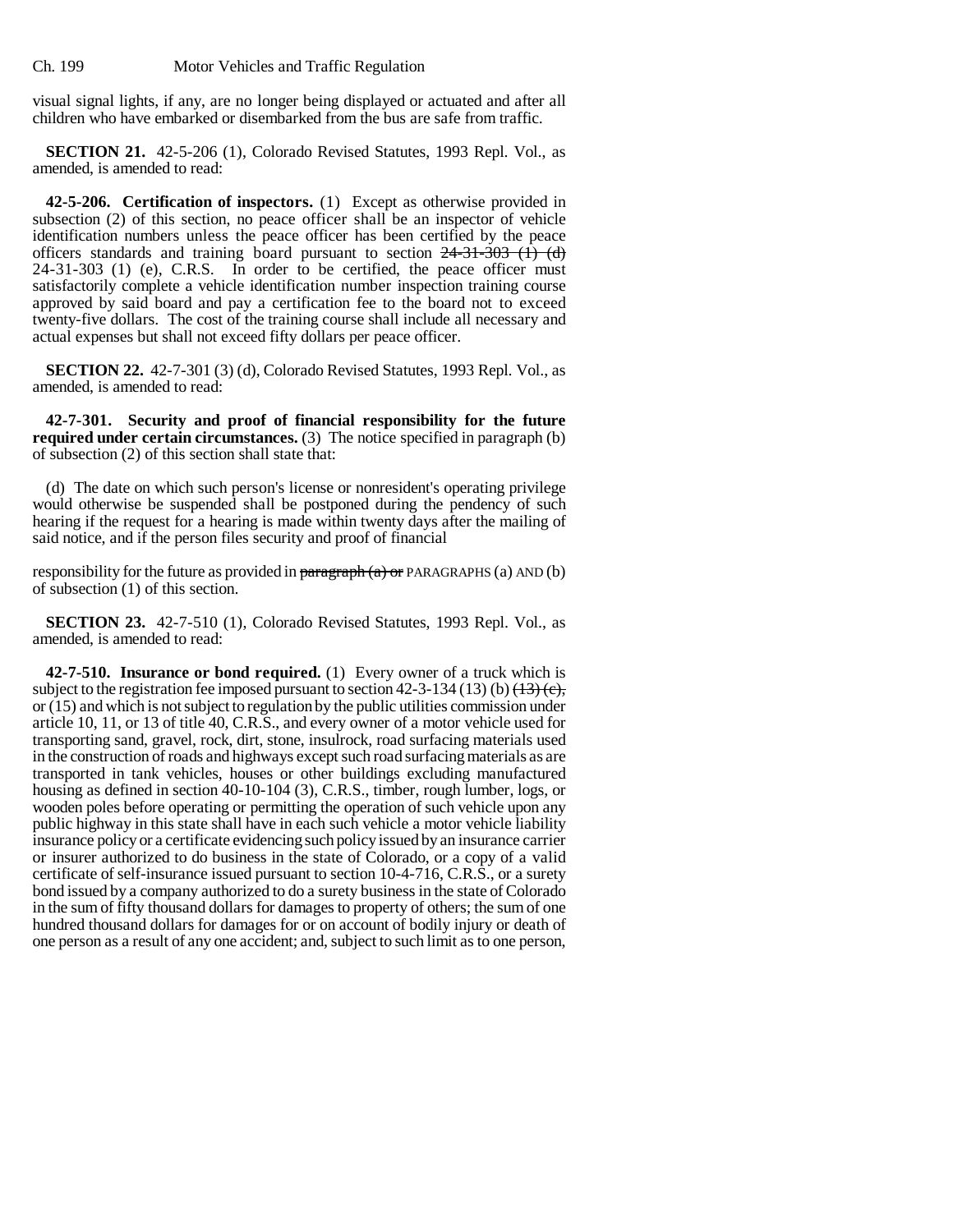the sum of three hundred thousand dollars for or on account of bodily injury to or death of all persons as a result of any one accident.

**SECTION 24.** 42-8-105 (1), Colorado Revised Statutes, 1993 Repl. Vol., as amended, is amended to read:

**42-8-105. Clearance of motor vehicles at port of entry weigh stations.** (1) Every owner or operator of a motor vehicle which is subject to payment of registration fees  $\sigma r$  passenger-mile taxes under the provisions of section 42-3-134 (13) (b)  $\sigma$  (13) (c) and every owner or operator of a motor vehicle or combination of vehicles exceeding sixteen thousand pounds empty weight shall secure a valid clearance from an office of the department of revenue, from an officer of the Colorado state patrol, or from a port of entry weigh station before operating such vehicle or combination of vehicles or causing such vehicle or combination of vehicles to be operated on the public highways of this state, but an owner or operator shall be deemed to have complied with the provisions of this subsection (1) if the owner or operator secures a clearance from the first port of entry weigh station located within five road miles of the route which the owner or operator would normally follow from the point of departure to the point of destination. An owner or operator shall not be required to seek out a port of entry weigh station not located on the route such owner or operator is following if the owner or operator secures a special revocable permit from the department of revenue in accordance with the provisions of subsection (4) of this section. A vehicle of a seating capacity of fourteen or more passengers registered under the provisions of section 42-3-134 (4) (c) (I) or (21) (a) shall not be required to secure a clearance certificate pursuant to this section.

**SECTION 25.** 42-20-109 (3), Colorado Revised Statutes, 1993 Repl. Vol., as amended, is amended to read:

**42-20-109. Penalty for violations.** (3) No conviction pursuant to this section shall bar enforcement by the PUBLIC UTILITIES commission of any provision of title 40, C.R.S., with respect to violations by persons subject to said title.

**SECTION 26.** 42-20-301 (3), Colorado Revised Statutes, 1993 Repl. Vol., as amended, is amended to read:

**42-20-301. Route designation.** (3) Notwithstanding any other provision of THIS PART 3 OR part 1 OR 2  $\sigma$  3 of this article to the contrary, the PUBLIC UTILITIES commission may regulate hours of operation of the Eisenhower-Johnson tunnels, structure numbers F13Y and F13X, respectively, on interstate 70.

**SECTION 27.** 42-20-401, Colorado Revised Statutes, 1993 Repl. Vol., as amended, is amended to read:

**42-20-401. Legislative declaration.** It is hereby determined and declared that nuclear materials create a potential risk to the public health, safety, and welfare of the people of the state of Colorado. As an origination point of nuclear waste and a corridor state through which nuclear materials pass, the state has a duty to protect its citizens and environment from all hazards created by the transportation of nuclear materials within its borders. State and public participation in planning for the transport of nuclear materials and in the development of a plan to cope with all phases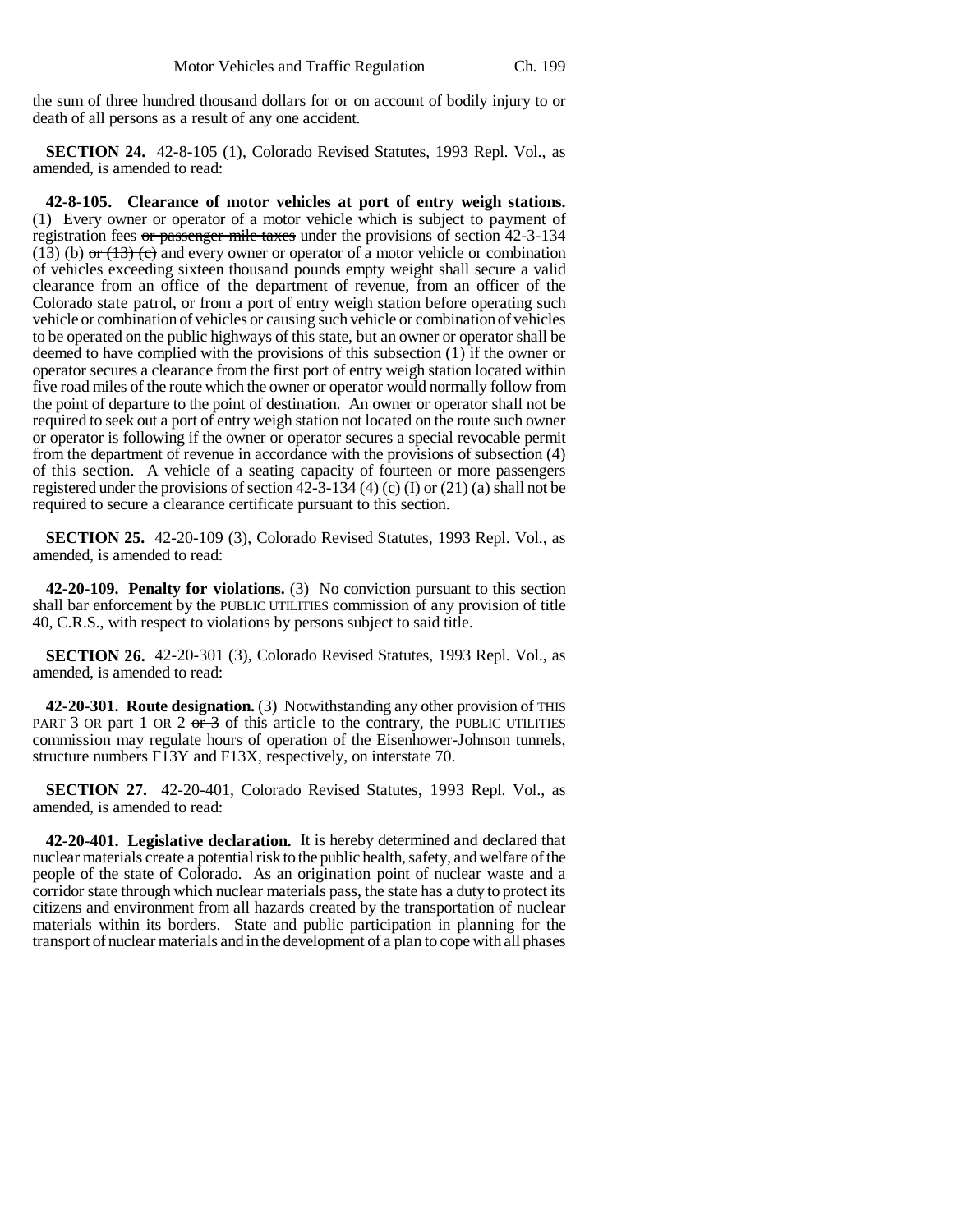#### Ch. 199 Motor Vehicles and Traffic Regulation

of the nuclear materials problem is essential in order to adequately prepare for potential nuclear incidents. To that end, it is the purpose of parts 4 and 5 THIS PART 4 AND PART 5 of this article to require safe and environmentally acceptable methods of transporting nuclear materials within this state in a manner consistent with the laws of the United States and the rules and regulations promulgated by agencies of the United States.

**SECTION 28.** The introductory portion to 42-20-402, Colorado Revised Statutes, 1993 Repl. Vol., as amended, is amended to read:

**42-20-402. Definitions.** As used in parts 4 and 5 THIS PART 4 AND PART 5 of this article, unless the context otherwise requires:

**SECTION 29.** 42-20-404, Colorado Revised Statutes, 1993 Repl. Vol., as amended, is amended to read:

**42-20-404. Inspections.** All vehicles carrying nuclear materials entering the state on the public highways shall be inspected by port of entry personnel or Colorado state patrol officers at the port of entry weigh station nearest the point at which the shipment enters the state or at a location specified by the Colorado state patrol. For all shipments originating within the state, inspection shall be made at the point of origination by Colorado state patrol officers. All such inspections conducted by port of entry weigh station personnel and Colorado

state patrol officers shall be in accordance with the rules promulgated pursuant to sections 42-4-235, <del>42-20-108 (1)</del> 42-20-108 (2), and 42-20-403.

**SECTION 30.** 42-20-405 (1), Colorado Revised Statutes, 1993 Repl. Vol., as amended, is amended to read:

**42-20-405. Violations - criminal penalties.** (1) Notwithstanding the provisions of section 40-7-107, C.R.S., any person who violates any provision of THIS part 4 or PART 5 of this article or rule or regulation promulgated by the chief pursuant to parts 4 and 5 THIS PART 4 AND PART 5 of this article commits a class 2 misdemeanor and shall be punished as provided in section 18-1-106, C.R.S. No conviction pursuant to this section shall bar enforcement by the commission of any provision of title 40, C.R.S., with respect to violations by persons subject to said title.

**SECTION 31.** 42-20-406 (1), Colorado Revised Statutes, 1993 Repl. Vol., as amended, is amended to read:

**42-20-406. Violations - civil penalties - motor vehicles.** (1) Any person who violates any provision of THIS part 4 or PART 5 of this article or a rule or regulation promulgated by the chief pursuant to parts 4 and 5 THIS PART 4 AND PART 5 of this article, except for the violations enumerated in subsection (3) of this section and section 42-20-505, shall be subject to a civil penalty of not more than ten thousand dollars per day for each day during which such violation occurs. The penalty shall be assessed by the chief upon receipt of a complaint by any investigative personnel of the commission, port of entry personnel, or Colorado state patrol officer and after written notice and an opportunity for a hearing pursuant to section 24-4-105, C.R.S. Payment of a civil penalty under this section shall not relieve any person from